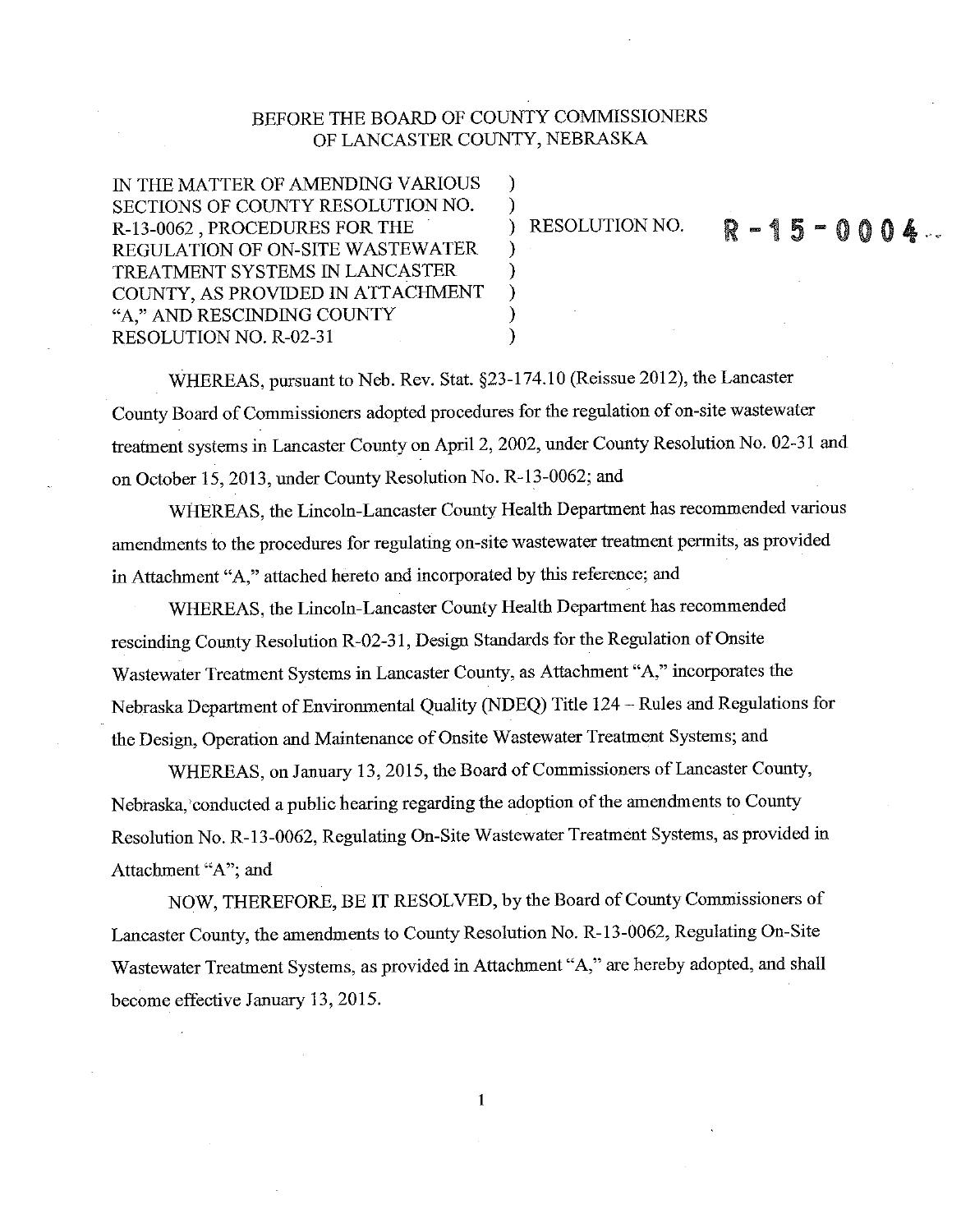BE IT FURTHER RESOLVED, by the Board of County Commissioners of Lancaster County that County Resolution No. R-02-31, Design Standards for the Regulation of Onsite Wastewater Treatment Systems in Lancaster County is hereby rescinded.

BE IT FURTHER RESOLVED that a copy of this resolution be placed on file in the office of the County Clerk.

DATED this  $13$  day of January, 2015, in the County-City Building, Lincoln, Lancaster County, Nebraska.

> BY THE BOARD OF COUNTY **COMMISSIONERS OF** LANCASTER COUNTY, NEBRASKA

APPROVED AS TO FORM this  $\sqrt{2}$  day of January, 2015.

Deputy County Attorney for JOE KELLY **Lancaster County Attorney** 

**Hudkins Absent**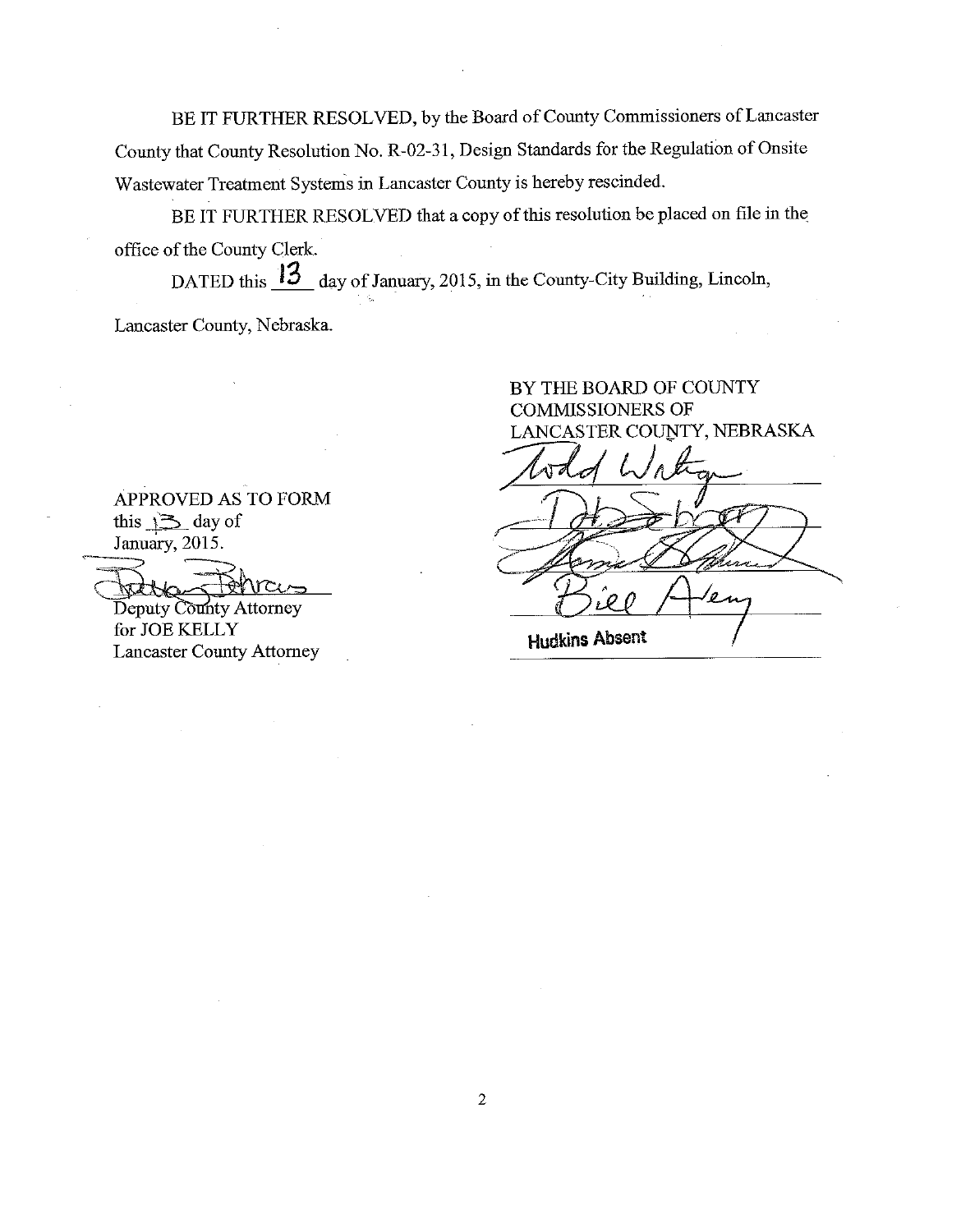#### **REGULATING ON-SITE WASTEWATER TREATMENT SYSTEMS**

The procedures outline herein define and regulate on-site wastewater treatment systems within the unincorporated areas in Lancaster County outside of the incorporated cities and villages and their jurisdictional areas, requiring maintenance and operation of individual sewage disposal systems; authorizing the issuance of permits and certificates; and to repeal any previous resolution or section thereof in conflict herewith; providing for penalties for violations and declaring an emergency.

#### **Section I. PURPOSE**

 The Board of County Commissioners finds that properly planned, constructed, installed, operated and maintained on-site wastewater treatment systems:

- A. Promote the health and welfare of the citizens of Lancaster County by preventing the pollution of ground and surface water;
- B. Prevent nuisance;
- C. Eliminate hazards to the public health by minimizing pollution of water supplies and hazards to recreational areas; and
- D. Minimize disease transmission potential.

 It is, therefore, declared to be the public policy of Lancaster County to eliminate and prevent health and safety hazards by regulating the design, construction, installation, operation, and maintenance of on-site wastewater treatment systems, requiring registration of those who clean systems and dispose of wastes therefrom; and providing penalties for violations

#### **Section II. DEFINITIONS**

 **CERTIFIED PROFESSIONAL** shall mean a private onsite wastewater treatment system professional certified under the Nebraska Private Onsite Wastewater Treatment System Contractors Certification and System Registration Act to perform the tasks defined in Nebraska Title 124, Chapter 20, for which the certification has been issued.

**CHEMICAL TOILET** shall mean a portable structure containing toilet facilities which discharge into a holding tank containing bactericidal liquid.

**CLEANER** shall mean a person who removes and transports for disposal the contents, including sludge and septage, from on-site wastewater treatment systems, wastewater lagoons, or wastewater works as defined hereinafter or who hauls special or industrial wastes of a liquid nature or of a nature that it can be pumped.

**COMMUNITY SEWAGE SYSTEM** shall mean a wastewater works.

**COUNTY** shall mean the County of Lancaster, Nebraska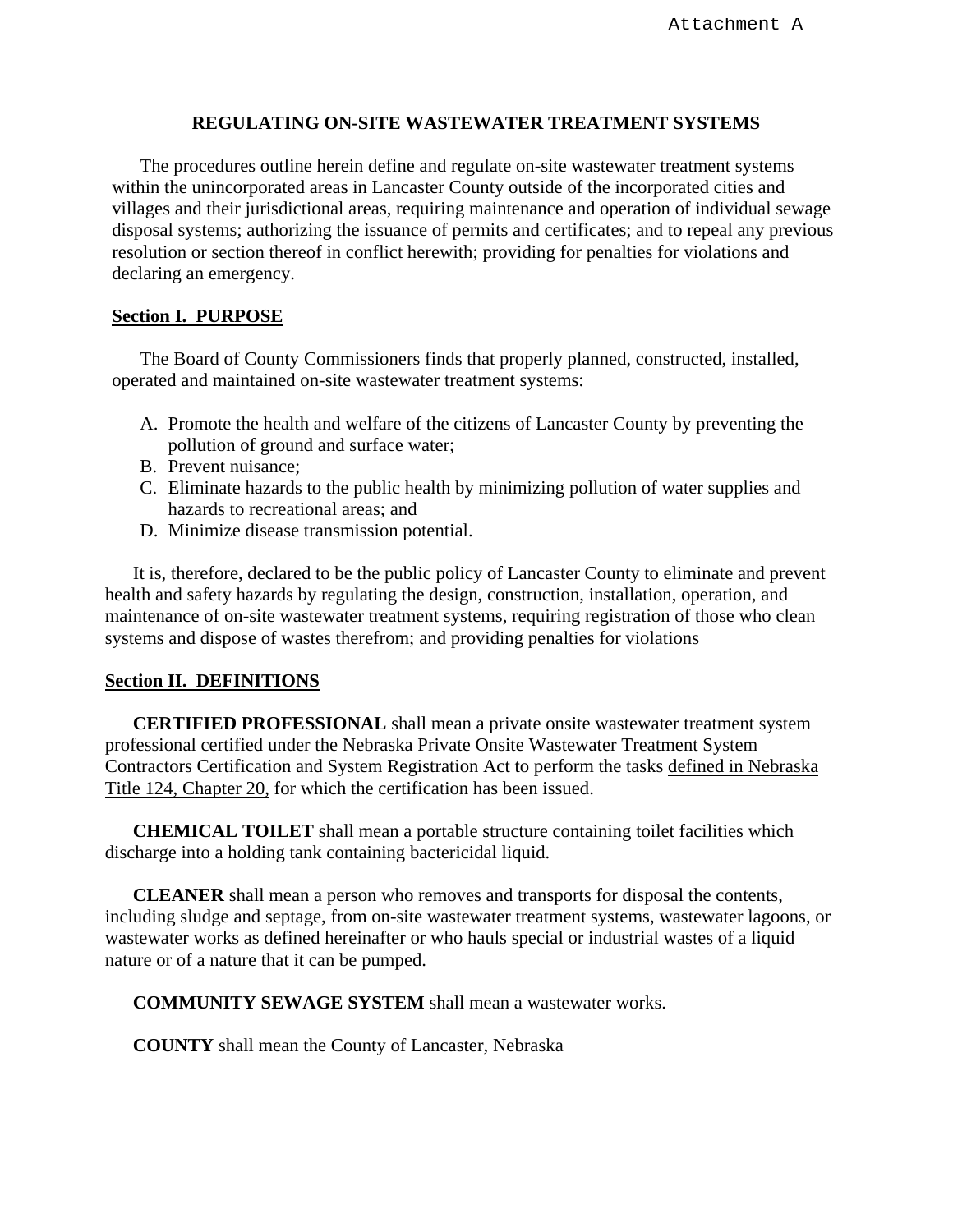**DEPARTMENT** shall mean the Lincoln-Lancaster County Health Department-hereinafter referred to as LLCHD.

**DEVELOPMENT AREA** shall mean an area of land subdivided into lots where an on-site wastewater treatment system will be used. Such subdivision shall include the dividing of an area of land into smaller areas to be sold, transferred, leased, rented, or allowed to be used for the purpose of constructing or locating a dwelling, establishment, or other development feature or non-dwelling facility that generates wastewater.

**DOMESTIC WASTEWATER** or **DOMESTIC WASTEWATER** shall mean human body waste and household type wastes including bath and toilet wastes, laundry wastes, kitchen wastes, and other similar wastes from a dwellings and establishments. or a non-dwelling facility. Domestic Waste or wastewater does not include drainage from roofs; footing or foundation drains; process waste from any industrial, agricultural, or commercial establishment; automotive or industrial chemicals or petroleum products; kitchen waste or wastewater from a restaurant or food preparation facility; water carrying animal waste or commercial process water or wastewater; or similar waste.

**GROUND WATER** shall mean water occurring beneath the surface of the ground that fills available openings in rock or soil materials such that they may be considered saturated.

**HEALTH DIRECTOR** shall mean the Director of Health of the Lincoln-Lancaster County Health Department or his or her authorized representative.

**INDUSTRIAL WASTES** shall mean wastewater not otherwise defined as domestic wastewater, including the runoff and leachate from areas that received pollutants associated with industrial or commercial storage, handling or processing.

**INSPECTOR** shall mean a certified professional holding a certificate issued by the Nebraska Department of Environmental Quality in the category of Inspector Specialist and is validly registered as an Inspector, pursuant to Section IX.

 **JOURNEYMAN INSTALLER** shall mean any person who is a certified professional holding a certificate issued by the Nebraska Department of Environmental Quality in the category of Journeyman Installer and is validly registered as a Journeyman Installer, pursuant to Section IX and who is employed by and works under the general supervision of a Master Installer.

**LAYOUT SPECIALIST** shall mean a certified professional holding a certificate issued by the Nebraska Department of Environmental Quality in the category of Layout Specialist and is validly registered as a Layout Specialist, pursuant to Section IX.

LOT shall have the same definition of the term "lot, buildable" as set forth in the "Revised" Zoning Resolution of Lancaster County Article 2 Definitions Section 231."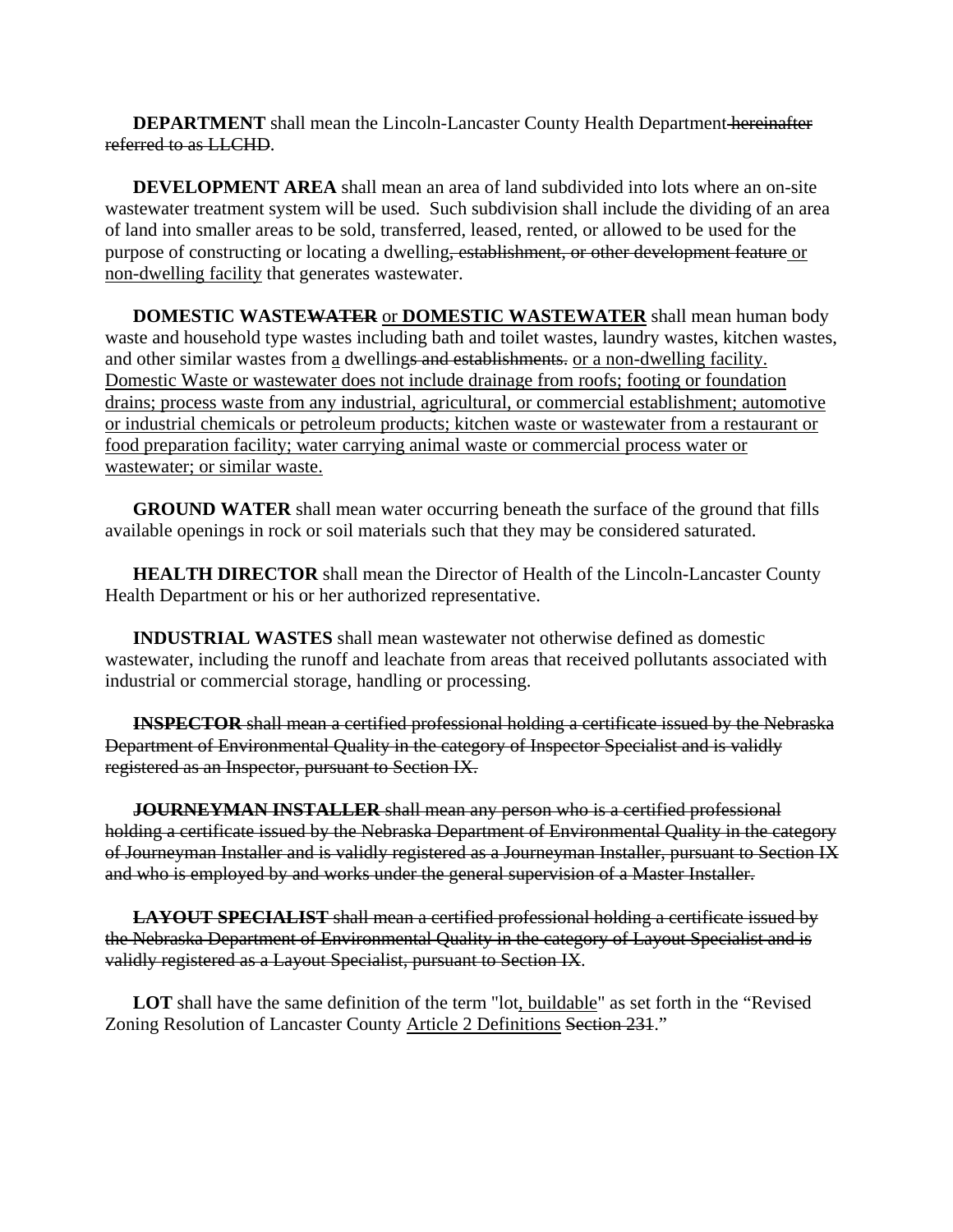**MASTER INSTALLER** shall mean any person who is a certified professional holding a certificate issued by the Nebraska Department of Environmental Quality in the category of Master Installer and is validly registered as a Master Installer, pursuant to Section IX.

**NON-STANDARD ON-SITE WASTEWATER TREATMENT SYSTEM** shall mean a system which does not meet the requirements of design standards adopted pursuant to this chapter or generates over 1,000 gallons per day.

**ON-SITE WASTEWATER TREATMENT SYSTEM** shall mean any system of piping, treatment devices, or other appurtenances that convey, store, treat, or dispose of domestic or nondomestic wastewater, but not including wastewater from a livestock waste control facility, on the property where it originates, or on nearby property under the control of the user, where the system is not connected to a wastewater works. public sewer system. All systems are limited to a maximum size of 1000 gallons per day to be considered an on-site wastewater treatment system. An onsite wastewater treatment system begins at the end of the building drain. A system using a lagoon is limited to a maximum design flow of 1,000 gallons per day to be considered an onsite wastewater treatment system. The word "onsite" used in this resolution is equivalent to the word "on-site".

**PERSON** shall mean an individual, firm, partnership, company, corporation, trustee, association, organization, or other public or private entity.

**PRIVY OR EARTH PIT PRIVY** shall mean a device or structure for the disposal of human excreta in a pit in the earth; the pit is covered by a structure affording privacy and shelter and containing a riser and seat.

 **PROFESSIONAL ENGINEER** shall mean a person licensed by the State of Nebraska as a Professional Engineer.

**REGISTERED ENVIRONMENTAL HEALTH SPECIALIST** shall mean a person who has the educational requirements and experience in the field of environmental sanitation required by Nebraska Revised Statues 71-3703 and is registered with the Nebraska Board of Registration for Environmental Health Specialists in accordance with Nebraska Revised Statues 71-3702 through 71-3715.

**REPAIR** shall mean the correction of a mechanical, electrical, or minor structural defect in an existing onsite wastewater system component such as, but not limited to, sealing a crack in a tank lid, repairing or replacing a tank baffle or access manhole riser, repairing or replacing a pump or electrical switch, leveling a distribution box, replacing a building sewer pipe, or replacing a cracked pipe between the septic tank and soil absorption system. Repair does not include replacement, reconstruction or modification of a tank or soil absorption system; extension or enlargement of a soil absorption component and system; replacement of a distribution pipe; or repair or replacement of a metal or concrete block tank.

**SEPTAGE** shall mean those solids and liquids removed during periodic cleaning of a septic tank.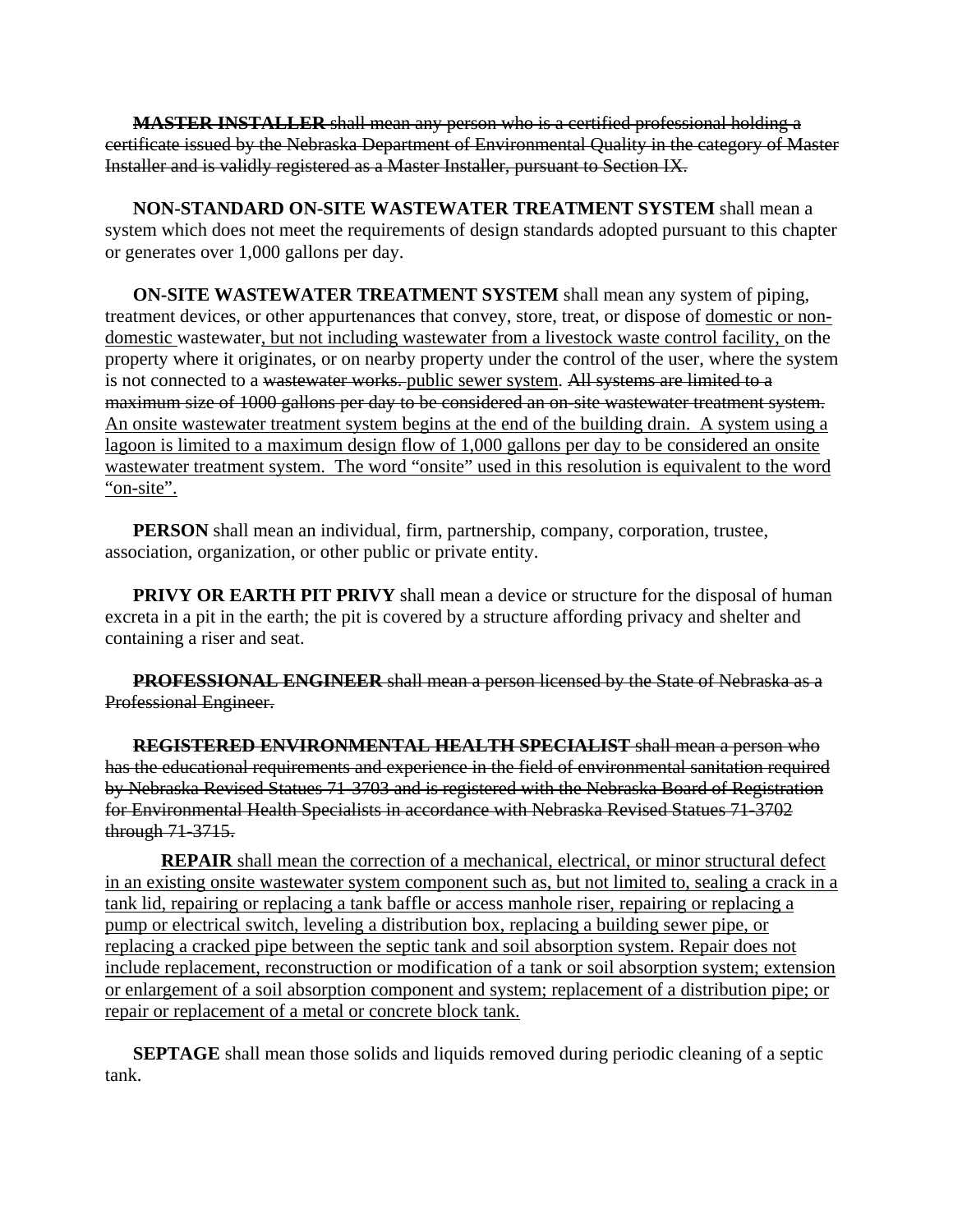**SEPTIC TANK** shall mean a watertight covered receptacle designed and constructed to receive wastewater from a building sewer, separate solids from liquids, digest organic matter, store digested solids through a period of detention, and allow the clarified liquid to discharge to a soil absorption system or other approved system.

 **SITE EVALUATOR** shall mean a certified professional holding a certificate issued by the Nebraska Department of Environmental Quality in the category of Site Evaluator Specialist and is validly registered as a Site Evaluator, pursuant to Section IX.

 **SOIL EVALUATOR** shall mean a certified professional holding a certificate issued by the Nebraska Department of Environmental Quality in the category of Soil Evaluator Specialist and is validly registered as a Soil Evaluator, pursuant to Section IX.

**SLUDGE** shall mean the accumulated settled solids deposited from wastewater and containing water to form a semi-liquid mass.

**STANDARD ON-SITE WASTEWATER TREATMENT SYSTEM** shall mean a system which meets the requirements of this resolution and design-standards and regulations adopted pursuant to this resolution.

**TANK** shall mean a watertight structure or container used to hold wastewater for such purposes as aeration, dilution, disinfection, equalization, mixing, sedimentation, storage, collection for transport, treatment, or addition of chemicals.

**THREE-MILE ZONE** shall mean that area within three miles of the corporate limits of the City of Lincoln.

**WASTEWATER LAGOON** shall mean a shallow body of water in which organic wastes are decomposed by bacteria in the presence of free oxygen and which meets the requirements of this resolution and standards and regulations adopted pursuant to this resolution.

**WASTEWATER WORKS** shall mean facilities for collecting, transporting, pumping and treating wastewater and the disposal of treated effluent and sludges.

**WATERS OF THE STATE** shall mean all waters within the jurisdiction of this state, including all streams, lakes, ponds, impounding reservoirs, marshes, wetlands, water courses, waterways, wells, springs, irrigation systems, drainage systems and all other bodies or accumulations of water, surface or underground natural or artificial, public or private, situated wholly or partly within or bordering upon the state.

### **Section III. REQUIREMENTS FOR ON-SITE WASTEWATER TREATMENT SYSTEMS.**

Minimum requirements are hereby prescribed in this resolution together with design standards and regulations adopted pursuant to this resolution governing the design, construction, installation, operation, and maintenance of on-site wastewater treatment systems. All standards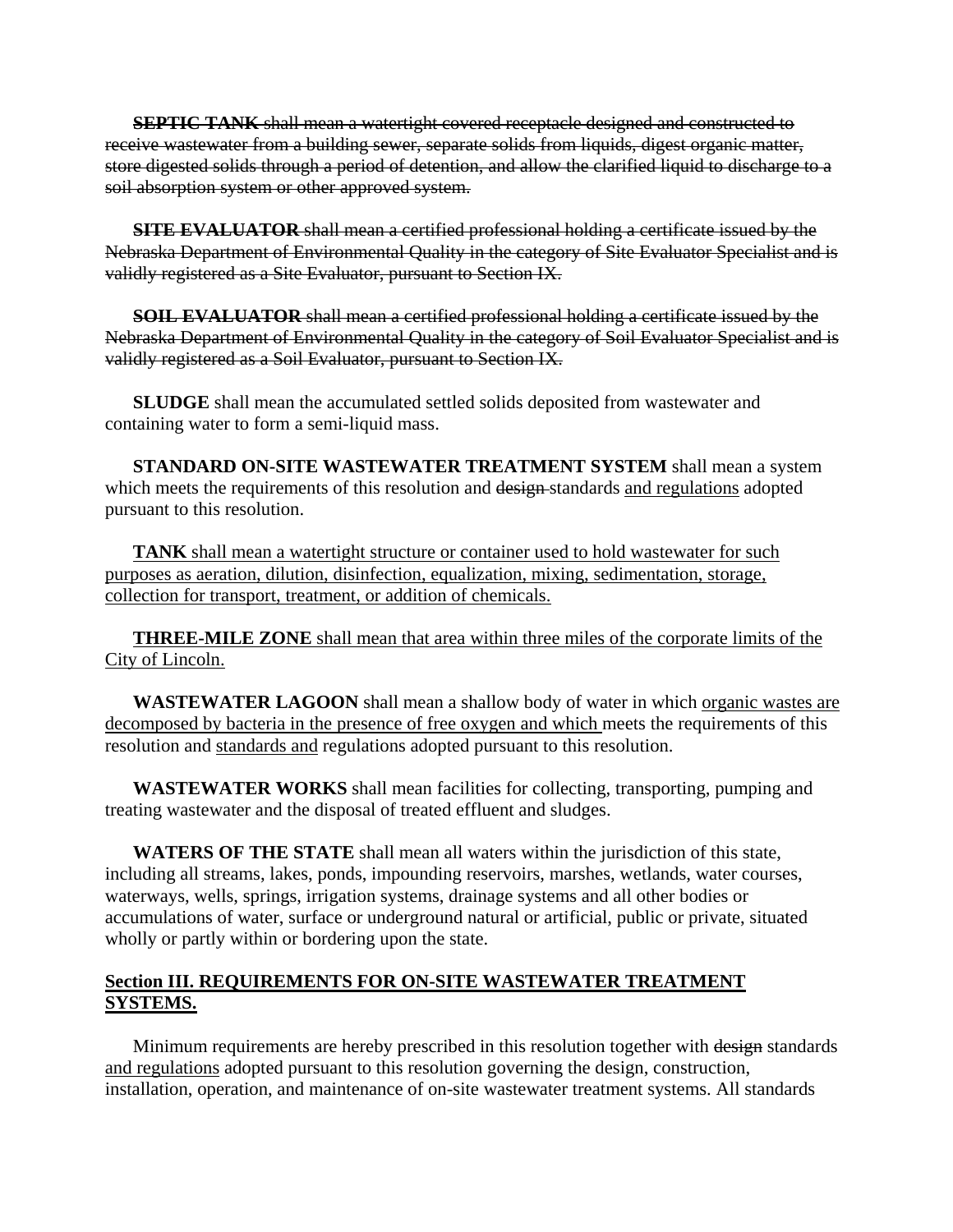and regulations for the design, operation and maintenance of on-site wastewater treatment systems referred to herein shall be adopted and amended by the County Board by resolution, filed with the County Clerk. Except as hereinafter provided by specific amendment, the standards and regulations set forth in Neb. Rev. Stat. §§ 81-1505(8), and Nebraska Department of Environmental Quality, Title 124 Rules and Regulations For The Design, Operation and Maintenance of Onsite Wastewater Treatment Systems chapter 1, chapters 5 through 19, and chapter 20 sections 001 to 006, as amended from time to time, are hereby adopted by reference and incorporated into this resolution. No person shall construct an on-site wastewater treatment system on a property which is less than three (3) acres in size. No person shall construct, alter, extend, operate, or clean any on-site wastewater treatment system within the County of Lancaster contrary to the provisions of this resolution or design standards adopted pursuant to this resolution; no privies shall be constructed or installed for use after the effective date of the ordinance codified in this resolution. Any on-site wastewater treatment system that does not conform to the requirements of this resolution and design standards adopted pursuant to this resolution shall be designed by a Registered Master Installer or Professional Engineer (P.E.) licensed in the State of Nebraska as defined by the Title 124 of the Nebraska Administrative Code.

### **Section IV. ON-SITE WASTEWATER TREATMENT SYSTEMS; CONSTRUCTION PERMIT; ALTERATION PERMIT.**

 No person shall construct a new on-site wastewater treatment system or cause the same to be done without an on-site wastewater treatment system construction permit issued by the Health Director. to the owner or lessee of the lot on which the work is to be done, and on the condition that he be responsible for all of the labor in connection with the job. No person shall resize or alter the dike of a lagoon, replace tanks, soil absorption, infiltrative or evaporative systems, or extend the laterals to an existing system or cause the same to be done without an on-site wastewater treatment system alteration repair permit issued by the Health Director. to the owner or lessee of the lot property on which the work is to be done. A repair permit is not needed to repair existing structural components, including distribution boxes, mechanical devices, pumps, blowers and electrical equipment. An alteration permit shall not be required for a repair as defined in this resolution.

- A. Application for a permit to construct or alter repair an on-site wastewater treatment system shall be submitted to the Health Director on forms furnished by the Health Director and shall include information as required by Section 4 of the Design Standards, information specified in the application form, and any other necessary information to determine whether the construction, alteration, or extension will conform to the provisions of this resolution and the design standards adopted pursuant to this resolution. The application shall include evidence to demonstrate to the satisfaction of the Health Director that there is no community sewer (wastewater works) or other part of the community sewage system within 300 feet of such building or premises into which the sewage can be discharged.
- B. When, upon review of the application, the Health Director determines that the proposed design meets the requirements of this chapter and all applicable fees have been paid, a written construction or alteration repair permit shall be issued.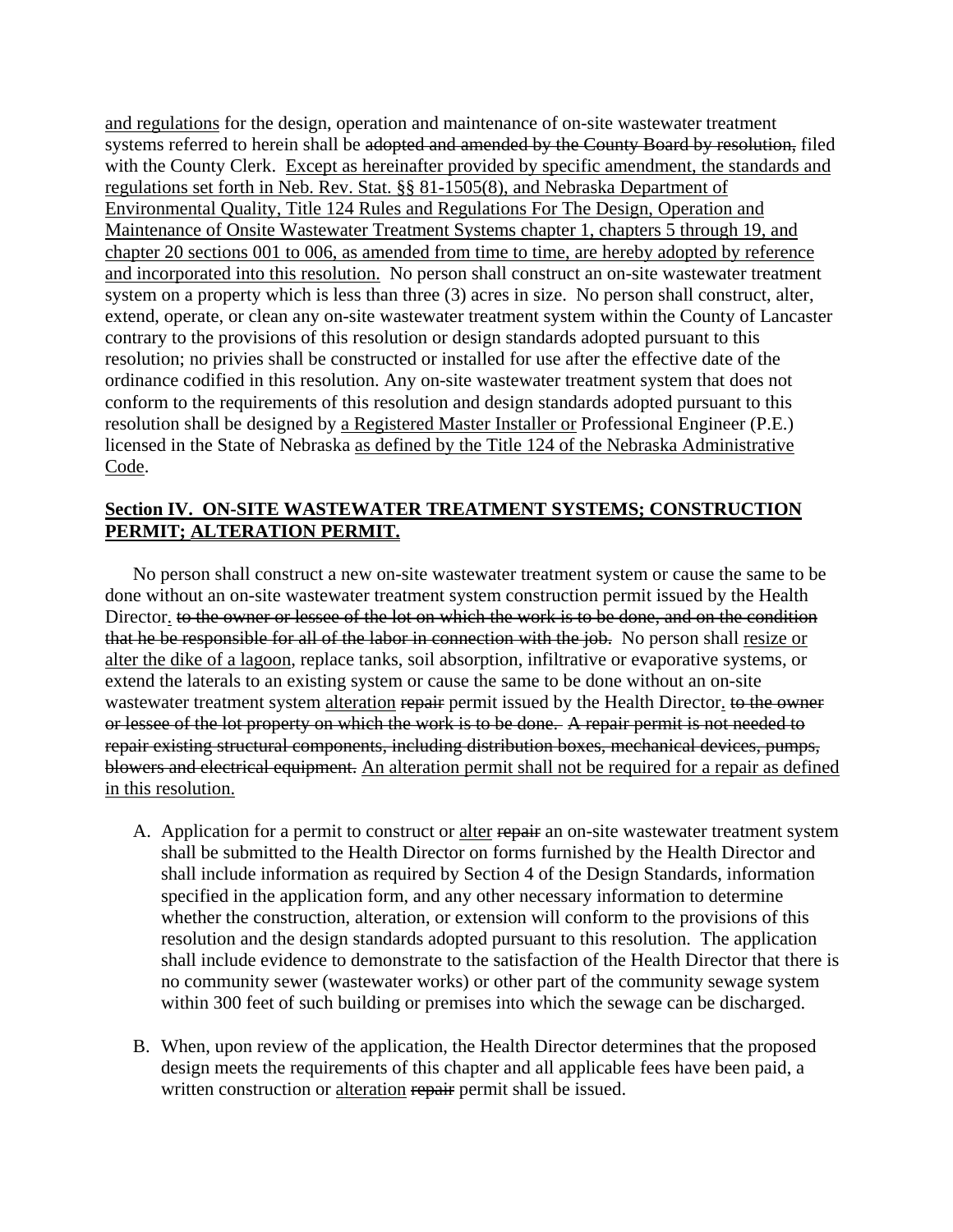- C. The on-site wastewater treatment system must be constructed according to the Health Director approved design.
- D. When, upon review of the application, the Health Director determines the proposed design does not meet the requirements of this resolution, or soil or geological conditions are such as to preclude safe and proper operation of the desired installation or installations, a construction or alteration repair permit shall be denied.
- E. A construction or alteration repair permit shall be valid for one year after the date of issuance. A construction or alteration repair permit can be extended for a period of six months with the payment of applicable fees.

### **Section V. REQUIREMENTS FOR CERTIFICATION TO CONSTRUCT ON-SITE WASTEWATER TREATMENT SYSTEM.**

After October 1, 2002, it shall be unlawful for any person other than a registered Master Installer or a registered Journeyman Installer to construct any on-site wastewater treatment system or similar waste treatment, holding, or disposal facility; or replace tanks, soil absorption, infiltrative or evaporative systems; to cause the same to be done. No such work shall be performed unless a registered Master Installer or Journeyman Installer is present on-site. No person other than a Certified Professional or a person under their direct supervision who holds a valid registration certificate issued by the Health Director may engage in the inspection, pumping, siting, layout, construction, reconstruction, alteration, modification, closure or otherwise changing of an onsite wastewater treatment system

# **Section VI. RESERVED**

# **Section VII. REGISTRATION OF CERTIFIED PROFESSIONALS; APPLICATION**.

After October 1, 2002, Application for a certificate of registration of a Master Installer, Journeyman Installer, Inspector, Layout Specialist, Site Evaluator, or Soil Evaluator Certified Professional shall be made to the Health Director on forms furnished by the Health Director for such purpose. Such forms shall require the name, address, business address, daytime phone number of the applicant, which certificate of registration the applicant is applying for, and such other relevant information as may be required by the Health Director. The applicant shall complete the required forms.

# **Section VIII. REGISTRATION OF CERTIFIED PROFESSIONALS; REQUIREMENTS.**

- A. Before a registration certificate shall be issued, the applicant, after October 1, 2002, shall be required to satisfactorily complete a training and testing program approved by the Health Director to determine their qualifications and fitness for executing the work necessary for to be performed by a Master Installer, Journeyman Installer, Inspector, Layout Specialist, Site Evaluator, or Soil Evaluator. Certified Professional. The Health Director shall issue a registration certificate if:
	- 1. The applicant has properly completed the required application forms;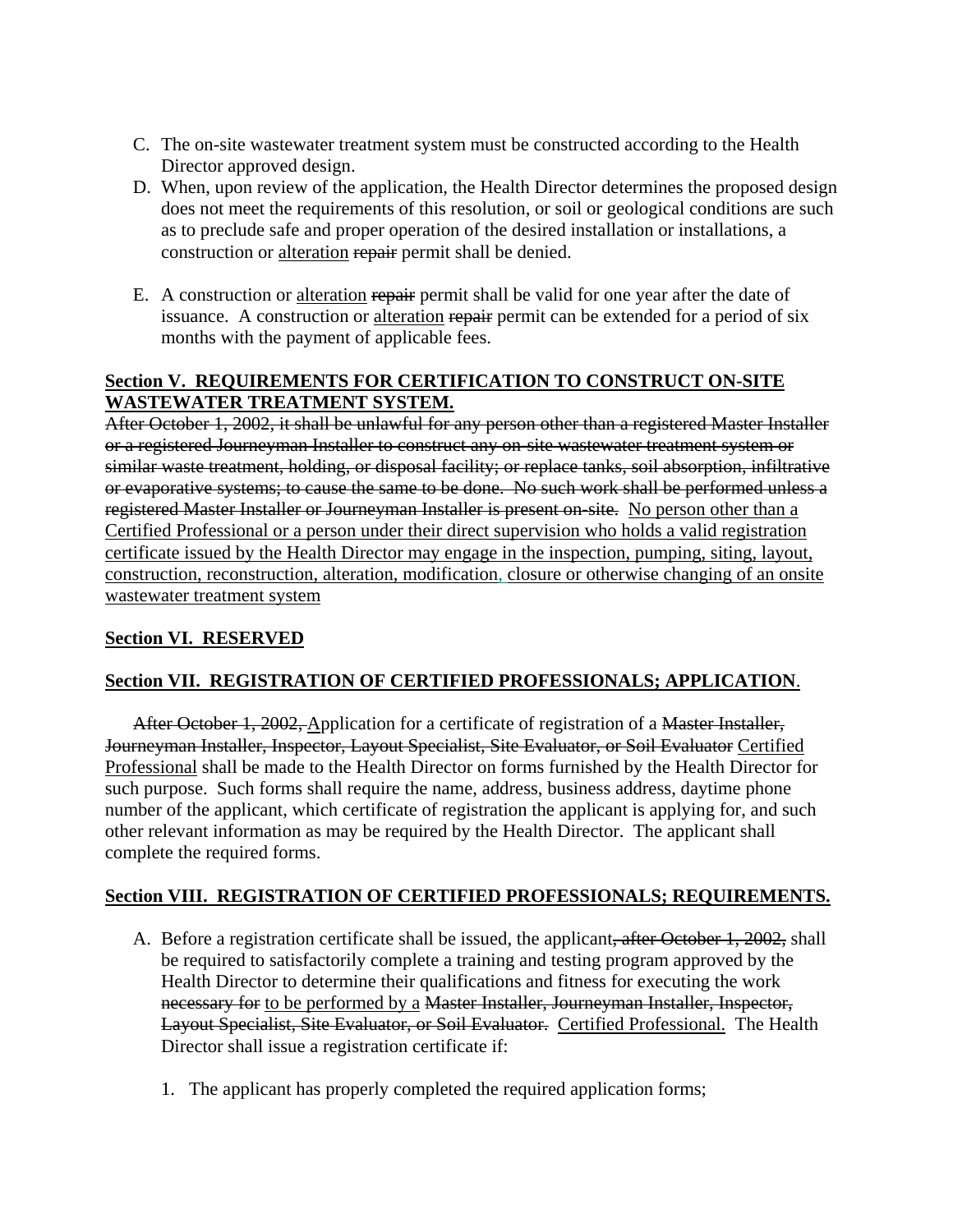- 2. The registration fee has been paid pursuant to Section XIII;
- 3. The training and testing program has been satisfactorily completed;
- 4. The applicant agrees to update all pertinent registration data as it changes, including applicant's address, business address, daytime phone number, and such other information as the Health Director requires.
- B. Once issued, said registration certificate shall remain in force be valid for two years from its date of issue, except that the certificate may be revoked as provided for in Section IX.

### **Section IX. CERTIFICATION OF REGISTRATION; REVOCATION.**

- A. The Health Director, after conducting a hearing as herein provided, shall have the power to revoke the certificate of registration of a Master Installer, Journeyman Installer, Inspector, Layout Specialist, Site Evaluator, or Soil Evaluator Certified Professional registered pursuant to this title if the same was obtained by error or fraud, or if the holder thereof is shown to be no longer qualified, or if such holder fails to comply with the provisions of law.
- B. Where the Health Director has reason to believe a revocation of a registered Certified Professional's Master Installer, Journeyman Installer, Inspector, Layout Specialist, Site Evaluator, or Soil Evaluator certificate of registration is warranted, the Health Director may serve written notice as follows:
	- 1. By personal service to the registrant installer Certified Professional, or
	- 2. By certified mail, postage prepaid, return receipt requested to the registrant's Certified Professional's last known business address.
- C. The person making personal service may provide a written declaration under penalty of perjury identifying the person served and the time, date and manner of service as proof of service.
- D. The notice shall set forth a time, place and date for said hearing before the Health Director and shall identify the facts alleged to constitute revocation of the certificate of registration.
- E. The Health Director shall conduct hearings within ten days of the date of notice.
- F. The Health Director may appoint a suitable hearing officer to hear the matter. Such hearing officer shall make recommendations based on the evidence adduced at the hearing for the Health Director's final determination of the matter.
- G. The hearing need not be conducted according to the technical rules of evidence relating to evidence and witnesses. At such hearing, the Health Director and all parties concerned may:
	- 1. Call and examine witnesses on any matter relevant to the issues of the hearing;
	- 2. Introduce documentary and physical evidence;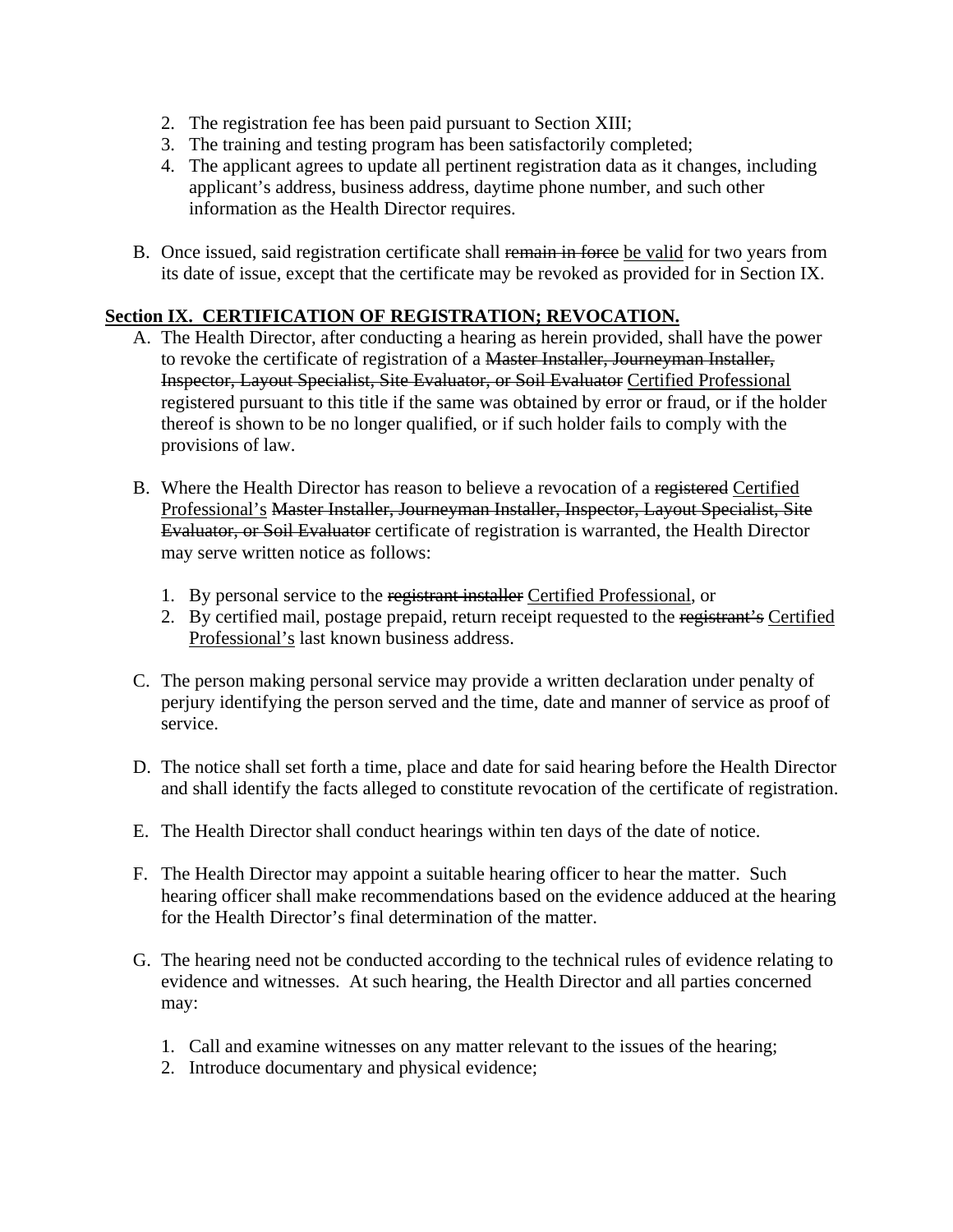- 3. Cross-examine opposing witnesses on any matters relevant to the issues of the hearing; and
- 4. Rebut evidence.

 The Health Director shall, within ten days after the hearing, render a final written decision, setting forth his or her findings and conclusions. If a certificate is revoked, holder of the same shall not apply for a new registration until one year after the date of such revocation. Decisions of the Health Director are final and may be appealed to the District Court as provided by state law.

#### **Section X. INSPECTIONS.**

 It shall be the duty of the holder of a permit issued pursuant to Section IV Certified Professional acting as a representative of the property owner to notify the Health Director when the installation is ready for inspection. The Health Director may make inspections during construction to determine compliance with this resolution. No part of any installation shall be covered until inspected or given final written approval by the Health Director. If any part of an installation has been covered prior to final approval, the Health Director may order it uncovered or require probing, excavation, or any other reasonable action necessary to assure the system meets the requirements of this resolution. Final written approval of the system as constructed, or altered, or repaired shall not be given until all pertinent data required has been submitted

#### **Section XI. RESERVED ANNUAL OPERATING PERMIT FOR NON-STANDARD ON-SITE WASTEWATER SYSTEM.**

 No person shall operate or utilize a non-standard on-site wastewater system without first obtaining an operating permit for each non-standard on-site wastewater treatment system. Applications for the operating permit shall be submitted to the Health Director on forms furnished by the Health Director and shall include a signed written assurance from the owner that the system is in proper operating condition, and shall be accompanied with payment of the annual operating fee. Upon receipt and review of applications submitted in the proper form and with all pertinent information as determined by the Health Director, and payment of the fee, the Health Director shall cause an operating permit to be issued to the applicant.

#### **Section XII. CLEANER'S AND LIQUID WASTE HAULER'S PERMIT.**

 No person shall engage in the business or the act of cleaning on-site wastewater treatment systems or similar waste facilities and community sewage systems, or hauling and disposing of the waste therefrom without a permit issued by the Health Director as provided below. In addition, no person shall engage in the business or the act of hauling or disposing of any liquid waste or waste of a nature that it can be pumped, including industrial wastes and wastewater, industrial wastewater, or special waste without a permit issued by the Health Director. Any permit issued pursuant to this section shall not be transferable, shall be issued on an annual basis (all such permits expire on May 31 of each year) and shall remain in force upon payment of the annual fee so long as the registrant complies with the applicable requirements of this resolution. Any person may file an application for a permit under this section with the Health Director in writing upon forms provided for that purpose by the County. The Health Director shall issue such permit upon the completion and filing of such forms at the Health Department and upon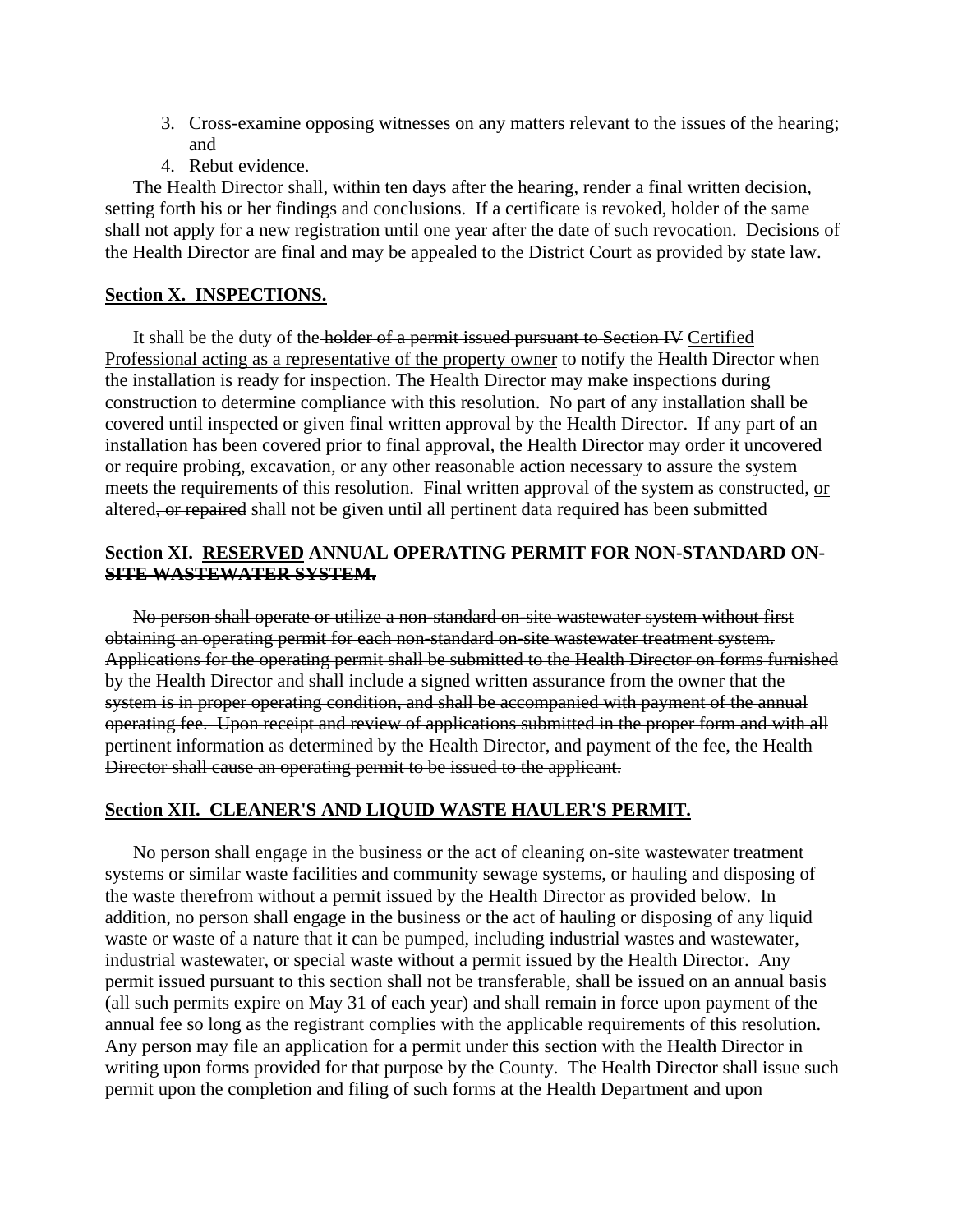compliance by the applicant with the terms and conditions of this section and any other applicable law. Failure of the registrant to comply with all the applicable requirements of this resolution shall be sufficient grounds for revocation or denial of such permit by the Health Director. No permit shall be granted to any such applicant until such applicant shall execute and file with the County Clerk a bond in the sum of \$500.00 with one or more sufficient sureties thereon to be approved by the County Attorney, which bond indemnifies and saves harmless the county from any damage or injury due to any act of such applicant. At all times the permittee shall act in accordance with the following requirements:

- A. The name, address and permit number of the permittee shall be legibly lettered with not less than three-inch high letters on the cab doors on both sides of each vehicle used for permitted purposes.
- B. Every vehicle used in conjunction with the activities for which a permit has been issued shall be suitably equipped for the safe transport and disposal of the applicable waste. Tank trucks or vehicles shall be equipped with a completely enclosed watertight tank or body and be maintained in a clean, well-painted, and sanitary condition and stored, when not in use, in a building provided for that purpose. Sewage wastes shall not be transported in an open-body vehicle. All tanks on vehicles shall be cleaned immediately following each use.
- C. All tanks, pumps, hose lines, containers, and other appurtenances shall be maintained and secured at all times so as to prevent rupture, damage, or leakage.
- D. The permittee shall obtain approval from the Health Director for every site at which the permittee plans to dispose of the waste material collected. Such approval may be in the form of a valid special waste permit. Waste material collected by the permittee shall not be discharged into ditches, watercourses, lakes, ponds, or at any point where it can pollute any water supply, recreation area, or where it may create a nuisance or health hazard.

 Any person authorized by Lancaster County to engage in activities otherwise requiring a permit under this section shall not be required to obtain a separate permit.

#### **Section XIII. FEES.**

### **SCHEDULE OF COSTS FOR SEPTEMBER 1, 2014 TO AUGUST 31, 2015**

The following fees for permits are required:

| A. On-site was tewater treatment system construction permit fee                                                                                                                      |  |  |
|--------------------------------------------------------------------------------------------------------------------------------------------------------------------------------------|--|--|
|                                                                                                                                                                                      |  |  |
|                                                                                                                                                                                      |  |  |
| B. On-site wastewater treatment system repair alteration permit fee \$205.00                                                                                                         |  |  |
|                                                                                                                                                                                      |  |  |
| This permit is issued on an annual basis, expires on May 31 of each year, and is renewable<br>on payment of the annual fee and demonstrated compliance with the requirements of this |  |  |
| resolution.                                                                                                                                                                          |  |  |

 D. Any person who secures a registration certificate pursuant to this resolution, including the following: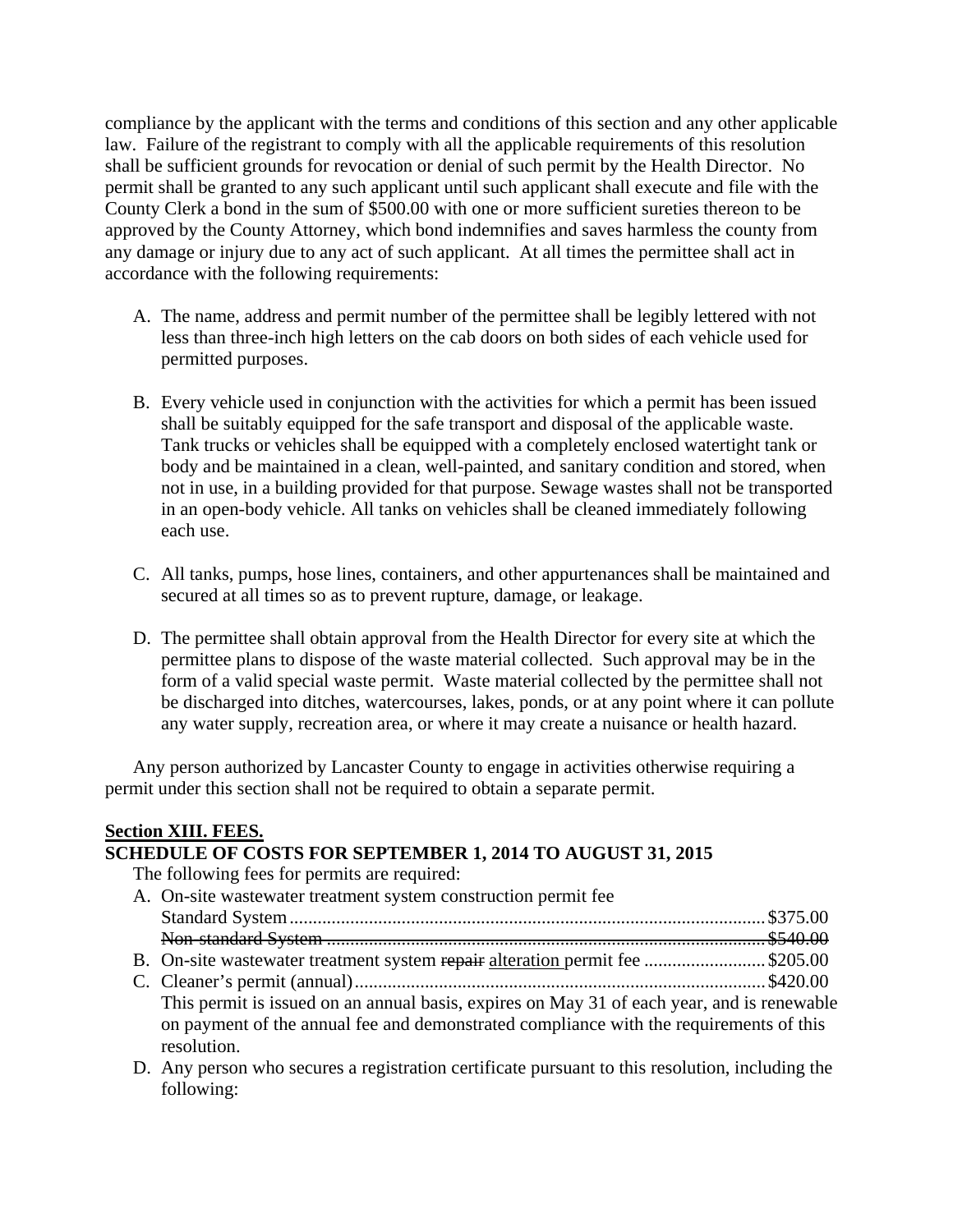|    | 1. Master Installer                                                                             |  |  |
|----|-------------------------------------------------------------------------------------------------|--|--|
|    | 2. Journeyman Installer                                                                         |  |  |
|    | 3. Inspector                                                                                    |  |  |
|    | 4. Soil Evaluator                                                                               |  |  |
|    | 5. Multiple category                                                                            |  |  |
|    |                                                                                                 |  |  |
|    |                                                                                                 |  |  |
| F. |                                                                                                 |  |  |
|    |                                                                                                 |  |  |
|    | H. Development area review fees                                                                 |  |  |
|    | A base fee and a per lot fee shall be paid for Health Director review of any development        |  |  |
|    | area as follows:                                                                                |  |  |
|    |                                                                                                 |  |  |
|    |                                                                                                 |  |  |
|    |                                                                                                 |  |  |
| Ι. | All fees are payable to the Lincoln-Lancaster County Health Department and shall be             |  |  |
|    | credited to the Health Fund. No fees will be refunded                                           |  |  |
|    |                                                                                                 |  |  |
|    | <b>SCHEDULE OF COSTS FOR SEPTEMBER 1, 2015 TO AUGUST 31, 2016</b>                               |  |  |
|    | The following fees for permits are required:                                                    |  |  |
|    | A. On-site wastewater treatment system construction permit fee                                  |  |  |
|    |                                                                                                 |  |  |
|    |                                                                                                 |  |  |
|    |                                                                                                 |  |  |
|    | This permit is issued on an annual basis, expires on May 31 of each year, and is renewable      |  |  |
|    | on payment of the annual fee and demonstrated compliance with the requirements of this          |  |  |
|    | resolution.                                                                                     |  |  |
|    | D. Any person who secures a registration certificate pursuant to this resolution, including the |  |  |
|    | following:                                                                                      |  |  |
|    |                                                                                                 |  |  |
|    |                                                                                                 |  |  |
|    |                                                                                                 |  |  |
|    |                                                                                                 |  |  |
|    | H. Development area review fees                                                                 |  |  |
|    | A base fee and a per lot fee shall be paid for Health Director review of any development        |  |  |
|    | area as follows:                                                                                |  |  |
|    |                                                                                                 |  |  |
|    |                                                                                                 |  |  |
|    |                                                                                                 |  |  |
| Ι. | All fees are payable to the Lincoln-Lancaster County Health Department and shall be             |  |  |
|    | credited to the Health Fund.                                                                    |  |  |

# **Section XIV. GENERAL PROVISIONS.**

 A. Sewage from any building or premises shall be discharged directly into the community sewerage sewage system when the system is available and within 300 feet from the building or premises measured along a street, alley, or easement to the encasement of the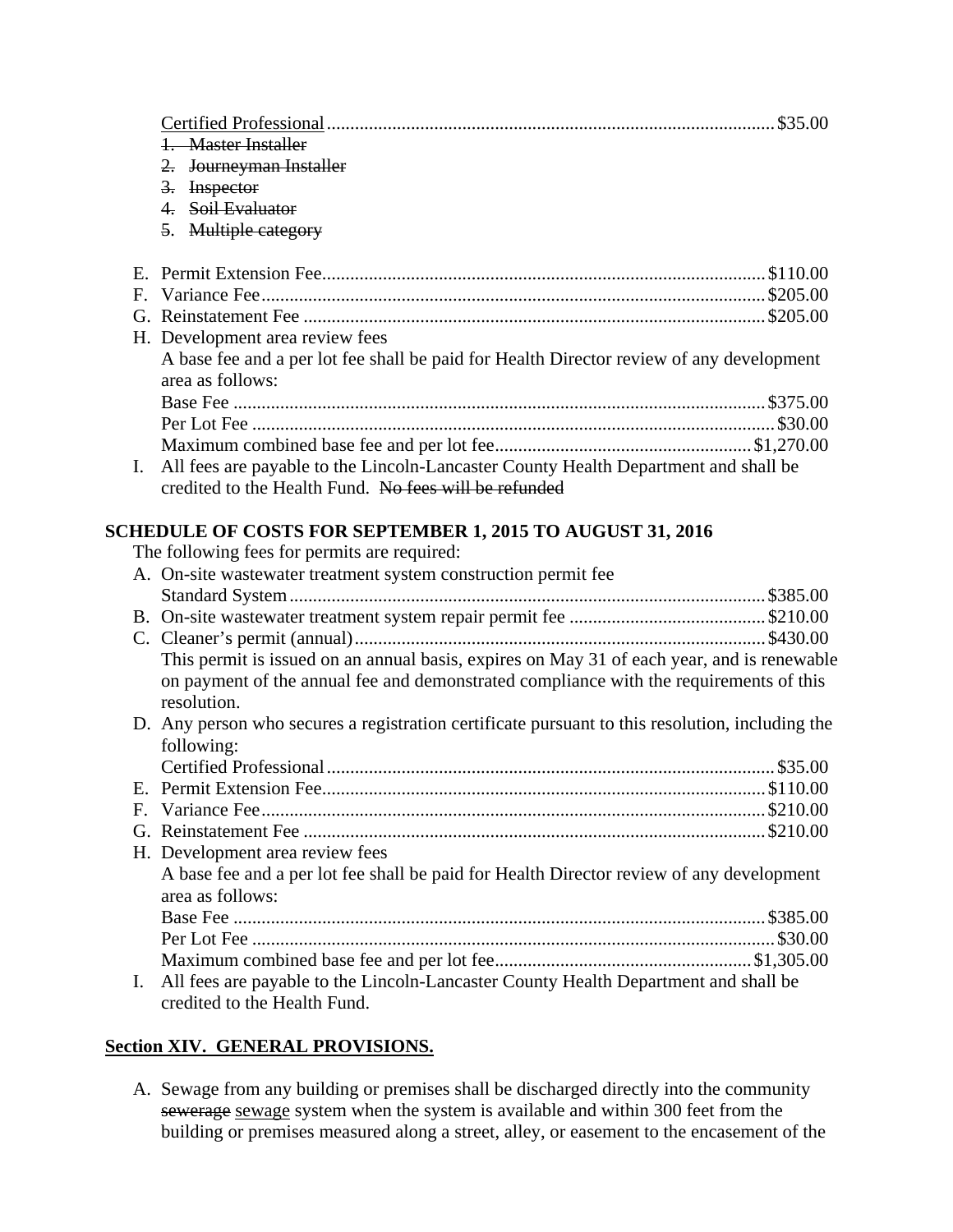sewer system. Availability shall be determined by the community sewage system owner or operator.

- B. When the conditions of "A" above do not exist, an on-site wastewater treatment system, except privies and the restricted use of chemical toilets, may be used.
- C. Whenever conditions change and the conditions of "A" above can be met, an on-site wastewater treatment system existing at that time shall be abandoned and the building or premises served shall discharge its sewage directly into the community sewage system; such connection to the community sewerage sewage system shall be accomplished in compliance with the applicable plumbing regulations, and shall be completed within six months of the day the community sewage system becomes available.
- D. Any person who abandons or discontinues the use of an on-site wastewater treatment system shall, within thirty days of the abandonment or discontinuance of use, have the contents of tanks or pits or such systems removed and disposed of in compliance with Section 17 of the design standards adopted pursuant to this resolution. Any part of a discontinued system shall be abandoned in such a manner as not to create a health or safety hazard

### **Section XV. DESIGN STANDARDS AND REGULATIONS.**

All-On-site wastewater treatment systems shall be constructed, altered or repaired in conformance with this resolution and the design standards and regulations adopted pursuant to this resolution governing the design standards, construction, operation, and maintenance of onsite wastewater treatment systems.

### **Section XVI. CHEMICAL TOILETS.**

 Chemical toilets may be used only on a temporary basis under the following conditions or circumstances: when water-carriage systems are not available (such as construction projects, emergencies, or similar situations), and where there is no prohibitive ordinance or resolution.

 When permitted, chemical toilets shall comply with the following constructional and operational details:

### A. CONSTRUCTION DETAILS.

- 1. Provide a leakproof receiving tank of acid-resisting material with an opening easily accessible for cleaning.
- 2. The bowl must be constructed of nonabsorbent material and be sufficiently elevated above the receiving basin.
- 3. The tank and bowl shall be vented with at least a three-inch pipe, extending above the roof line of the superstructure.
- B. OPERATIONAL DETAILS.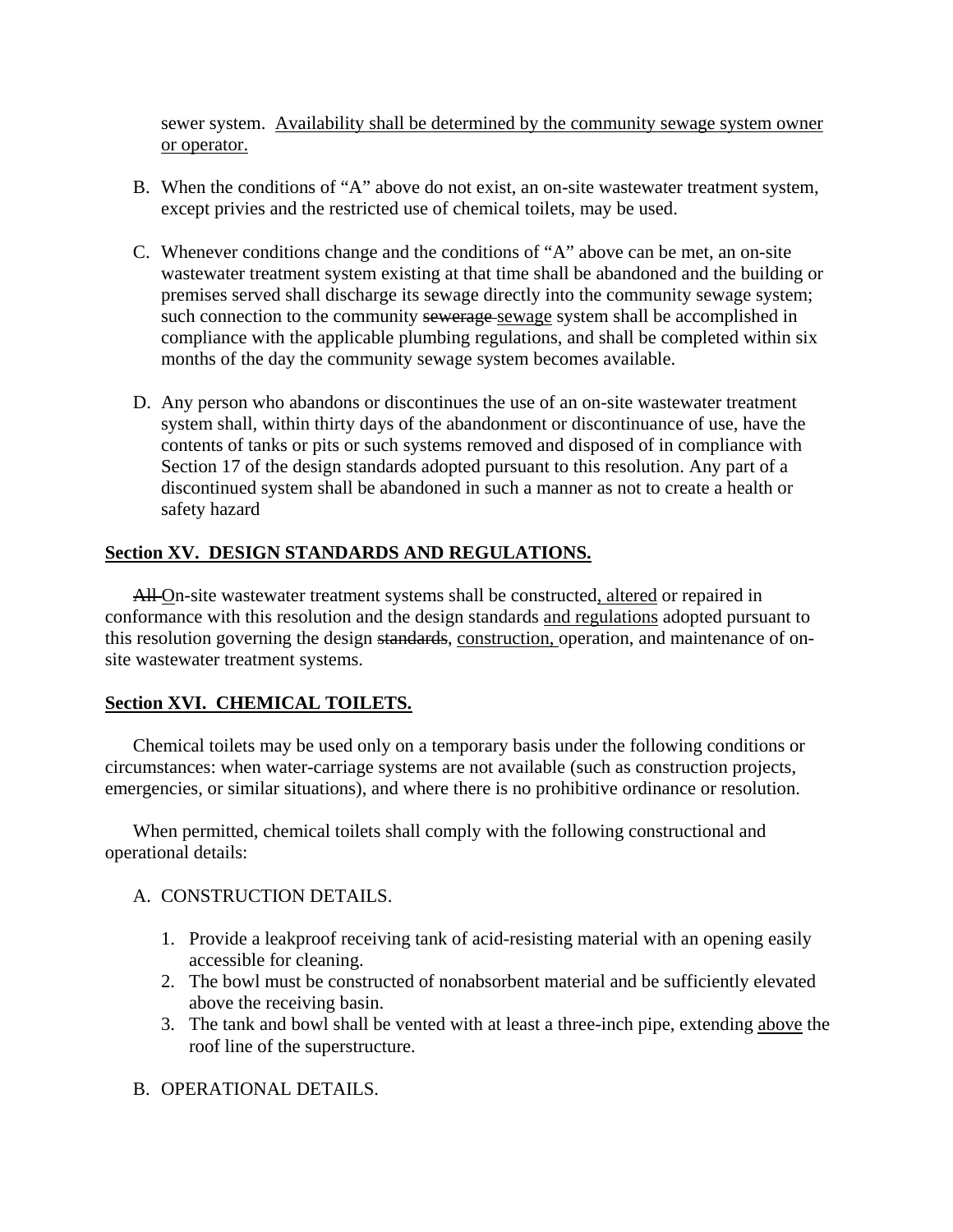- 1. The facility shall be maintained in a sanitary condition so as not to create a health hazard or nuisance.
- 2. The tank shall be recharged at proper intervals, with chemicals of a bactericidal nature and concentration.
- 3. Contents of the chemical toilet shall be removed as often as may be required or whenever the contents are within six inches of the underside of the floor.
- 4. Chemical toilet waste shall be disposed of in compliance with Section VII of this resolution. Only persons holding a cleaner's registration certificate pursuant to this resolution shall be allowed to collect and transport chemical toilet waste.

### **Section XVII. NON-STANDARD ON-SITE WASTEWATER TREATMENT SYSTEMS.**

 Other types of on-site wastewater treatment systems which do not meet the requirements of this resolution or the design standards adopted pursuant to this resolution, or which generate over 1,000 gallons per day, shall be reviewed and approved or disapproved by the Health Director. on a separate basis. Such systems must be designed by a Professional Engineer licensed in the State of Nebraska. Information describing such other types of on-site wastewater treatment systems shall be submitted on application forms with all information as required in Section IV, and any additional information the Health Director deems necessary to determine if the on-site wastewater treatment system will treat sewage adequately to protect the public's health and safety, prevent nuisance conditions, and prevent pollution of air, land and waters of the state. When additional information is provided or requested, three sets shall be submitted to the Health Director including stamped and signed drawings. The non-standard on-site wastewater treatment system shall be constructed according to the Health Director approved design. The Health Director may require, as a condition of approval, groundwater monitoring for any on-site wastewater treatment system if there is a significant potential for groundwater pollution. The Health Director may require, as a condition of approval, an operation and maintenance manual to insure proper operation of the on-site wastewater treatment system. The permittee property owner shall operate and maintain his/her on-site wastewater treatment system in compliance with this resolution and design standards adopted pursuant to this resolution. Fees shall be assessed as provided for in Section XIII.

### **Section XVIII. OPERATION AND MAINTENANCE OF ON-SITE WASTEWATER TREATMENT SYSTEMS.**

All standard and non-standard On-site wastewater treatment systems shall be operated and maintained so as not to create a nuisance or a health hazard and not to pollute air, land, or water, including but not limited to the following: the emission of offensive odors, pollution of water supplies and recreational areas, pollution of groundwater, surface waters, or waters of the state, affording access to untreated sewage by insects, rodents, or humans; the unregulated discharge of sewage onto the ground surface. Any person responsible for violation of the conditions described herein shall be subject to the penalties hereinafter set forth.

#### **Section XIX. INSPECTIONS AND ENFORCEMENT.**

 The Health Director is hereby authorized and directed to make such inspections as are necessary to determine satisfactory compliance with this resolution and the design standards adopted pursuant to this resolution.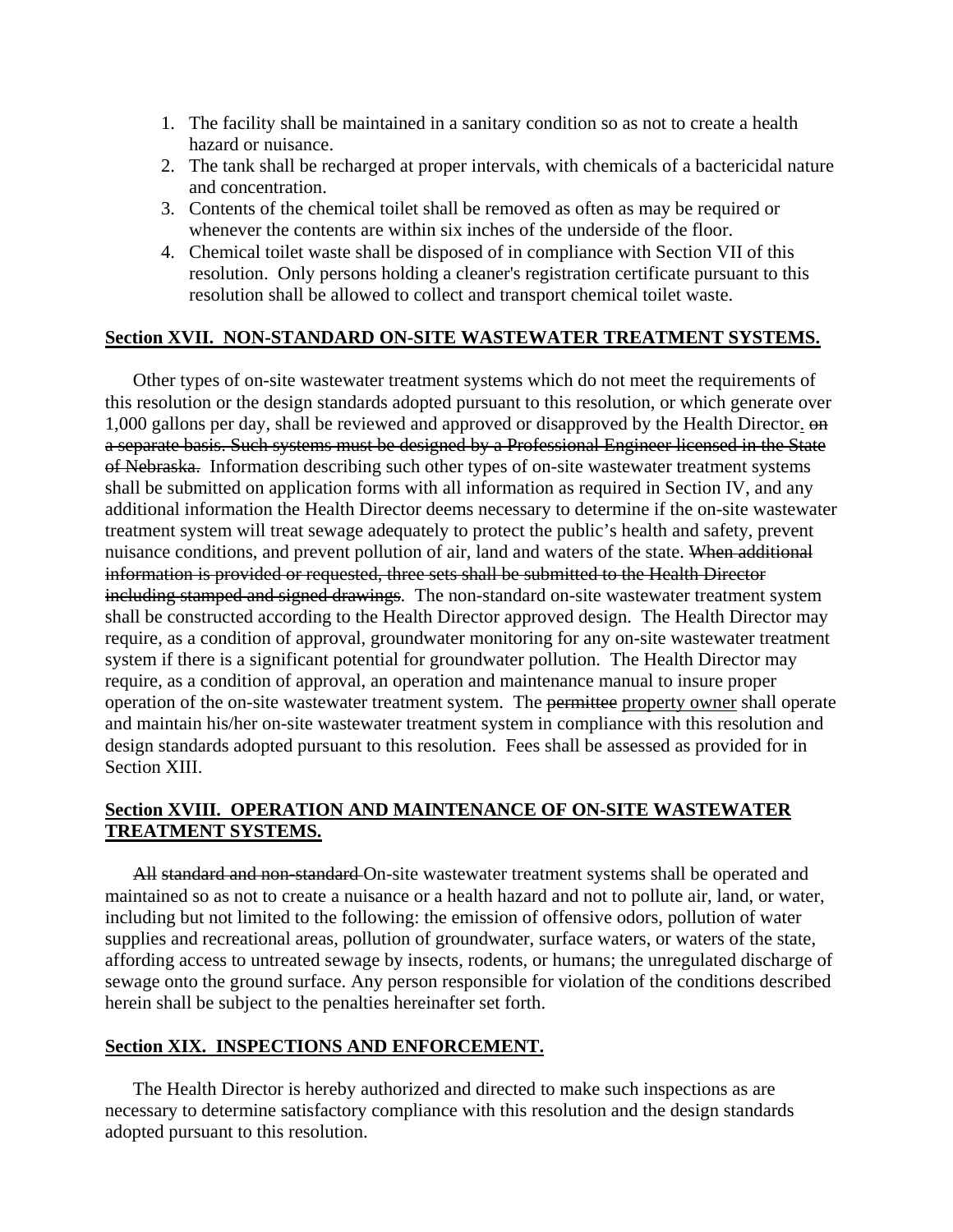Upon presentation of proper credentials issued by the Board of County Commissioners, the Health Director may enter at reasonable times any building, structure, or premises in Lancaster County to determine compliance with the requirements of this resolution, and it shall be unlawful for any owner or occupier of the premises or person in charge of the premises to deny right of entry to the Health Director to make such inspection.

 Whenever the Health Director has reasonable grounds for believing that there has been a violation of this resolution or the design standards adopted pursuant to this resolution, the Health Director shall give written notice to the person or persons alleged to be in violation. Such notice shall identify the provision of this resolution alleged to be violated and the facts alleged to constitute such violation. Should such violation create a nuisance or a health hazard, the Health Director may cause abatement of such conditions in accord with County Resolution 4308.

#### **Section XX. VARIANCE.**

 Whenever it has been demonstrated to the Health Director that compliance with this resolution cannot be effectively and promptly made, the Health Director may grant a variance as provided in Section 3 of the design standards adopted pursuant to this resolution and after payment of applicable fees.

- Any person who owns or is in control of any on-site wastewater treatment system or property on which an on-site wastewater treatment system exists or is proposed may apply to the Health Director for a variance from regulations and standards. Such variance request must be accompanied by the appropriate fee. The Director may grant such variance if he or she finds that:
	- A. The proposed variance will not substantially reduce the capability or capacity of the onsite wastewater treatment system to treat sewage;
	- B. The discharges occurring or proposed to occur do not (or will not) pose an imminent or substantial risk to public health or safety or create or contribute to pollution of air, land or water; and
	- C. Compliance with the regulations and standards from which variance is sought would produce serious hardship without equal or greater benefits to the public.

#### **Section XXI. STOP ORDERS.**

 Whenever any on-site wastewater treatment system is being installed, replaced, extended or repaired contrary to the provisions of this resolution or design standards, the Health Director shall order the work stopped by notice served on any person or persons engaged in the doing or causing such work to be done, and any such work shall forthwith stop until the Health Director has authorized the work to proceed again.

#### **Section XXII. REVOCATION OR SUSPENSION OF PERMIT.**

 Any permit granted under this resolution shall be subject to revocation or suspension in the following manner:

A. The Health Director shall notify the property owner as provided in Section XXVI.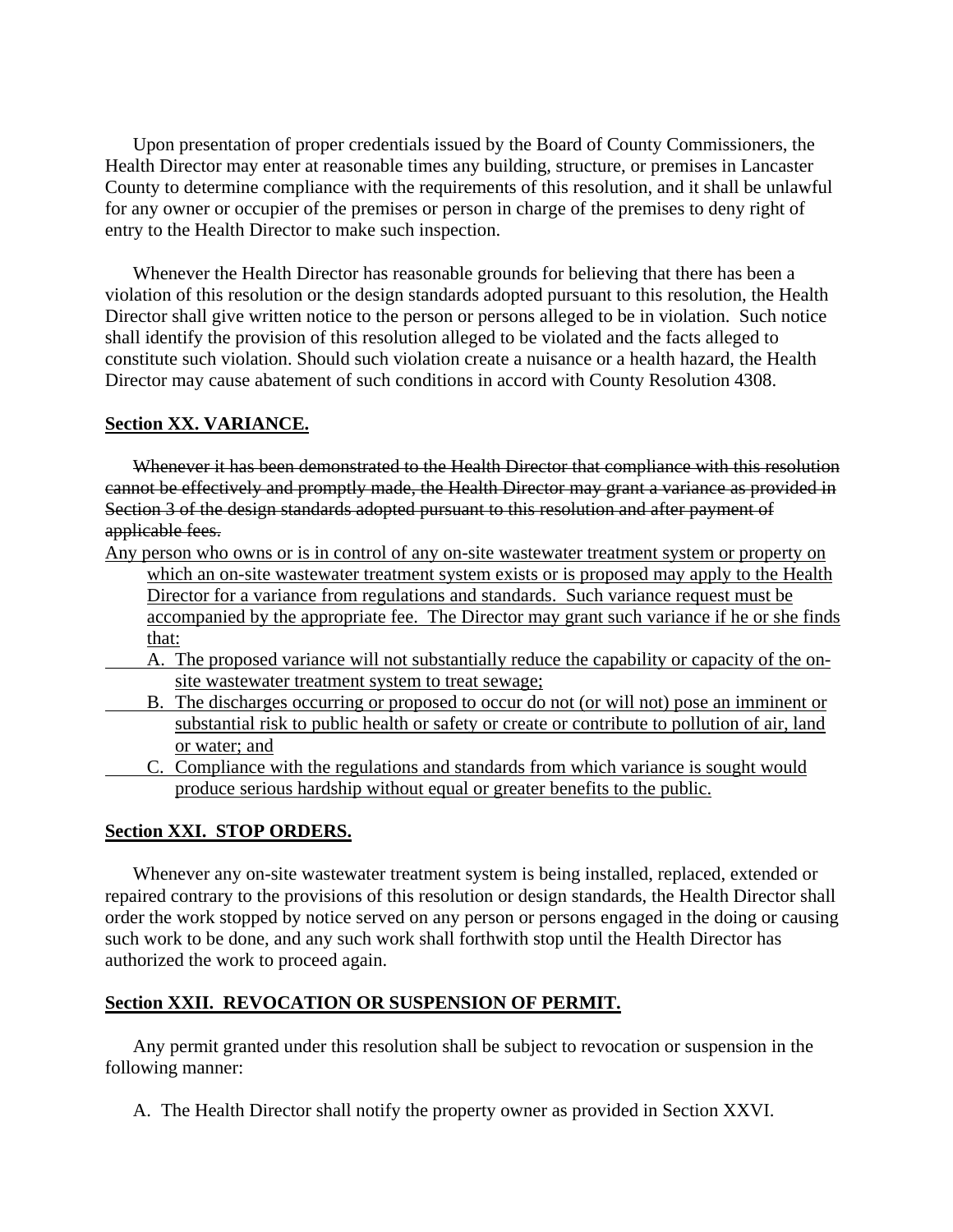- B. If the Health Director determines that the permit holder is in violation of this resolution or design standards adopted pursuant to this resolution, the Health Director may revoke the permit or the Health Director may suspend the permit for an appropriate period of time not to exceed ninety days.
- C. The Health Director shall conduct the hearing in accordance with Section XXIII.

### **Section XXIII. ENFORCEMENT HEARINGS.**

- A. Unless this resolution provides otherwise, the Health Director shall conduct hearings allowed or required under this resolution as soon as practicable, but in no event later than:
	- 1. Three (3) working days after a request for hearing under Section XXIV; or
	- 2. Ten (10) working days after any other request.
- B. The Health Director may appoint a suitable hearing officer to hear the matter. Such hearing officer shall make recommendations based on the evidence adduced at the hearing for the Health Director's final determination of the matter.
- C. The hearing need not be conducted according to the technical rules relating to evidence and witnesses. The person requesting the hearing and the Health Director may:
	- 1. Call and examine witnesses on any matter relevant to the issues of the hearing;
	- 2. Introduce documentary and physical evidence;
	- 3. Cross examine opposing witnesses on any matter relevant to the issues of the hearing; and
	- 4. Rebut evidence.
- D. The Health Director may uphold, reverse, or modify the act or findings prompting the request or the Health Director may take such other reasonable action as the Health Director may determine proper related to the request.
- E. The Health Director shall make a final determination within ten (10) days after the hearing.
- F. The Health Director's decision shall be final and binding upon the County and upon the person making the request. The Health Director's decision may be appealed to the district court as provided by state law.

### **Section XXIV. IMMEDIATE SUSPENSION.**

 A. The Health Director may suspend any permit issued under this resolution if the Health Director finds that a permit holder, installer, or other person in charge of constructing or operating an on-site wastewater treatment system is in serious violation of this chapter or permit conditions approved by the Health Director whereby such violation causes an imminent health hazard.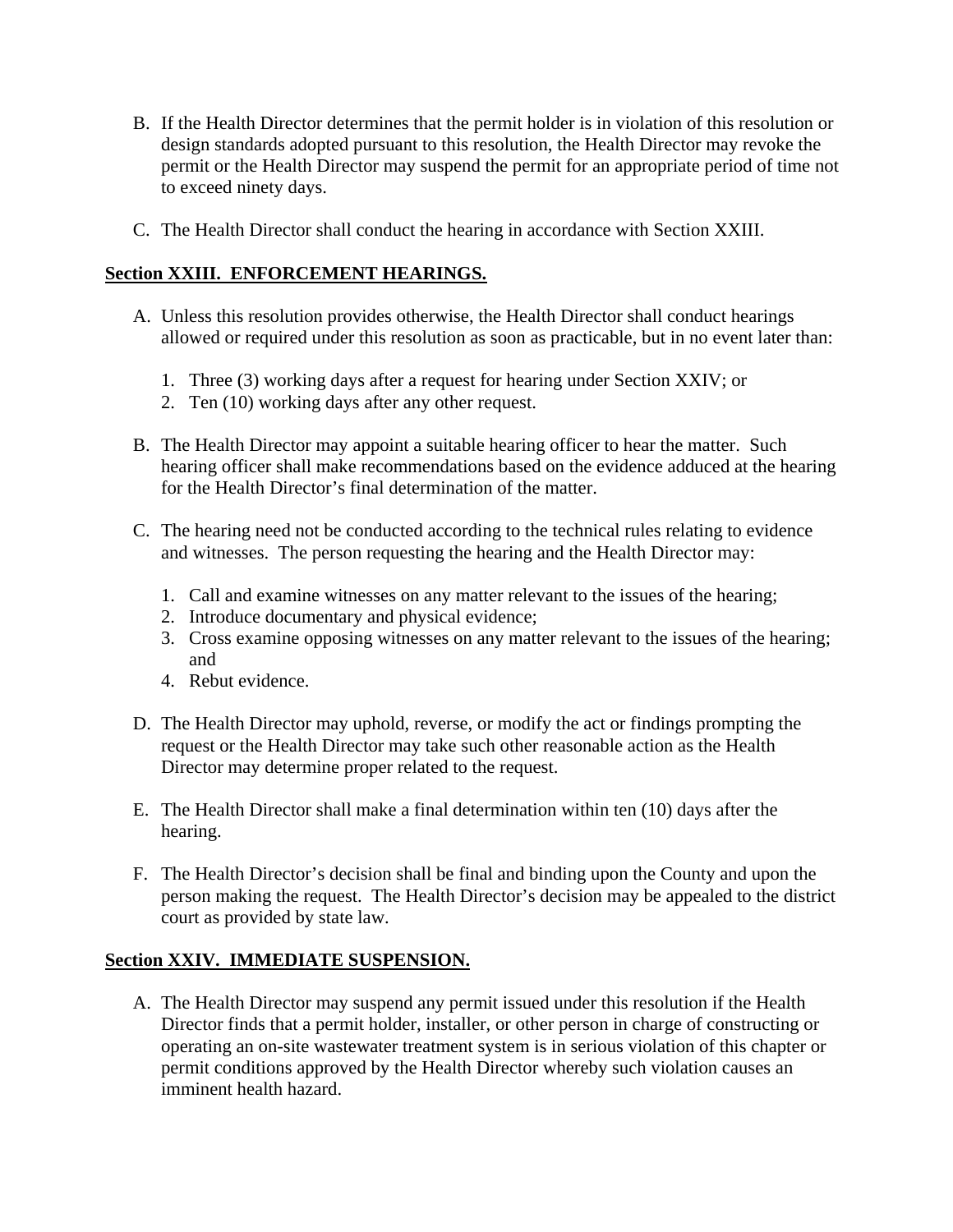- B. The Health Director shall provide the notice required in Section XXVI. The suspension shall be effective immediately upon notice and the period of time shall not exceed 90 days.
- C. It shall be unlawful to operate or cause, permit or allow any permitted operations under a suspended permit after service upon the permit holder.

### **Section XXV. APPLICATION FOR REINSTATEMENT AFTER SUSPENSION.**

- A. Any person whose permit has been suspended may apply for reinstatement of such permit. The application shall include a statement signed by the applicant that the conditions causing suspension of the permit have been corrected.
- B. The Health Director shall inspect or review the application as for a new permit except that the Health Director shall make the inspection within three working days after receiving the application for reinstatement and the applicable fees.
- C. The Health Director shall reissue the permit if the conditions causing suspension of the permit have been corrected. The permit shall be reinstated upon payment of any reinstatement fee provided in this resolution.
- D. Actions for reinstatement, hearing, or appeal shall not stay or delay the suspension provided in this section in any manner.

### **Section XXVI. NOTICE; SERVICE.**

- A. The Health Director may serve notice authorized or required by this resolution as follows:
	- 1. By personal service to the permit holder, installer, or other person in charge of the onsite wastewater treatment system; or
	- 2. By certified mail, postage prepaid, return receipt requested to the permit holder's or permittee's last known address.
- B. The person making personal service may provide a written declaration under penalty of perjury identifying the person served and the time, date, and manner of service as proof of service.
- C. If the service is to a person other than the permit holder, the Health Director may send a copy of the notice to the permit holder by certified mail. The copy is not required as a part of the notice, and receipt of the copy does not affect the notice.
- D. The notice shall set forth a time, place and date for said hearing before the Health Director and shall identify the provisions of this resolution, design standard or permit condition alleged to be violated and the facts alleged to constitute such violation.

### **Section XXVII. APPEAL.**